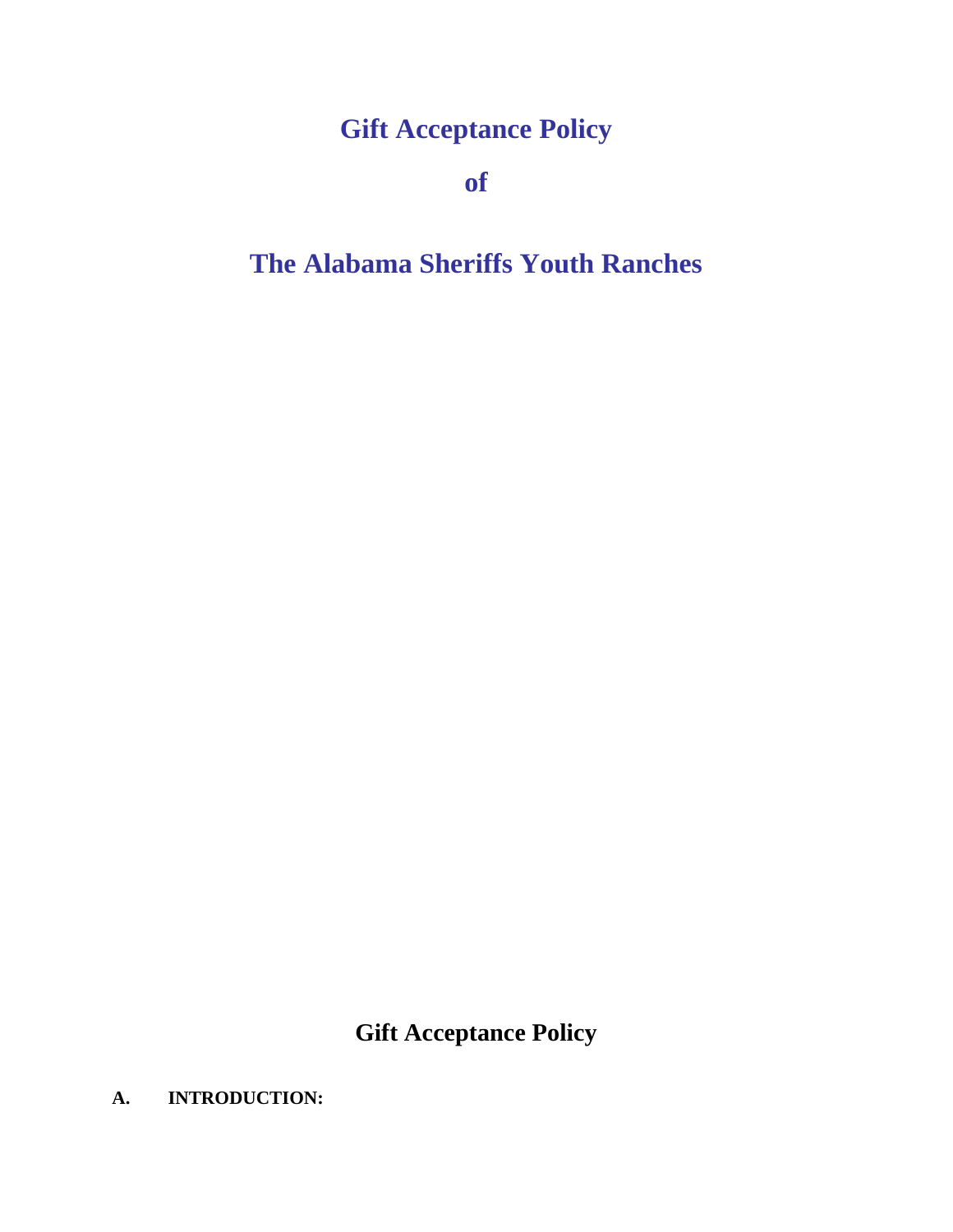## 1. **1. Purpose:**

These policies are intended to serve as guidelines for the staff, board members, volunteers, and outside advisors of and for The Alabama Sheriffs Youth Ranches (hereafter, "the Ranches") who assist the Ranches in gift solicitation and planning, and for prospective donors who wish to make gifts to the Ranches. These policies and guidelines govern the acceptance of gifts by the Ranches and shall apply to all gifts received by the Ranches for any of its programs or services. However, these policies are intended as a guideline, and allow for flexibility on a case-by-case basis.

## **2. Names:**

This document is the "Gift Acceptance Policy" of a non-profit corporate entity whose name is The Boys' and Girl's Ranches of Alabama, an IRS 501 (c) (3) non-profit organization operated by a board of trustees (hereafter, the "Trustees") by and through the Ranches' Chief Executive Officer (hereafter, "CEO").

## **3. Authority to Accept Gifts:**

Only the CEO of the Ranches and those persons authorized by the CEO, whether or not employed by the Ranches or members of its Board of Trustees have authority to solicit and/or accept gifts on behalf of the Ranches.

## **4. Gift Review Committee:**

The CEO will establish a Gift Review Committee responsible for determining whether the Ranches will accept particular gifts. Such a committee must be made up of three Trustees, including the President of the Board, and the CEO as a nonvoting member and convener. The President may call upon outside authorities such as financial advisors or others to give advice to the Committee concerning the acceptability of proposed gifts. Any gifts which have unusual restrictions or designations or might have the potential of jeopardizing the tax-exempt status of the Ranches, its policies and goals, or state or federal law should be referred to the Committee.

## **B. USE OF LEGAL COUNSEL**

The Ranches may seek the advice of legal counsel in matters relating to acceptance of gifts. Such a review by counsel is recommended for: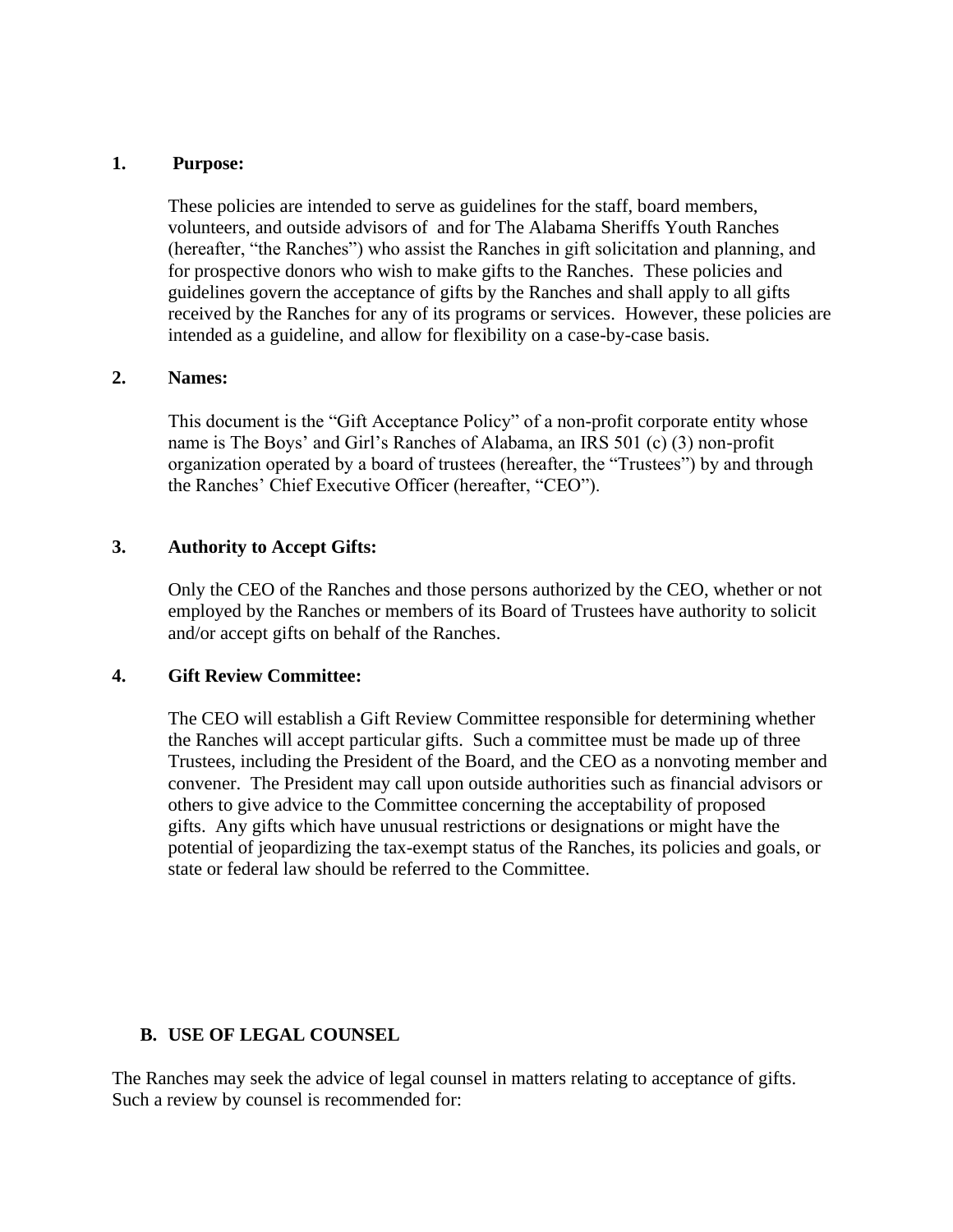- 1. Closely held stock transfers that are subject to restrictions or buy-sell agreements;
- 2. Documents naming the Ranches as Trustee;
- 3. Gifts involving contracts, such as bargain sales or other documents requiring the Ranches to assume an obligation;
- 4. Transactions with potential conflict of interest that may invoke IRS sanctions;
- 5. Gifts of real property; or
- 6. Any other circumstances in which use of counsel is deemed appropriate by the Chief Executive Officer or his or her designee.

## **C. CONFLICT OF INTEREST**

So as to avoid conflicts of interest, the Ranches will urge all prospective donors to seek the assistance of personal legal and financial advisors in matters relating to their gifts and the resulting tax and estate planning consequences. The Ranches will comply with the *Model Standards of Practice for the Charitable Gift Planner* promulgated by the National Committee on Planned Giving, shown as an appendix to this document.

## **D. RESTRICTIONS ON GIFTS**

- 1. The Ranches will accept unrestricted gifts, and gifts for specific programs and purposes, provided that such gifts are not inconsistent with its stated mission, purposes, and priorities.
- 2. The Ranches will not accept gifts that are excessively restrictive in purpose. Examples of gifts that are too restrictive are those that may violate the terms of the corporate charter, that are overly difficult to administer, or gifts that are for purposes outside the mission of the Ranches. All final decisions on the restrictive nature of a gift, and its acceptance or refusal, shall be made by the Trustees.
- 3. The Ranches will not accept gifts that have excessive potential financial or legal liability. Final decisions on the extent of financial or legal liability shall be made by the Trustees.
- 4. The Trustees shall ask donors of specifically restricted gifts to provide in writing directions that, if the purpose of the gift in the future no longer fits the purpose of the mission of the Ranches, the Trustees are permitted to use the resources in a manner consistent with the objectives of the Ranches and in a manner closely matching the donor's original intent.
- 5. If the intended goal of a restricted gift no longer exists, and if no authority was given by the donor to use the gift for an unrestricted purpose, the Trustees shall follow applicable Alabama statutes to release the restrictions.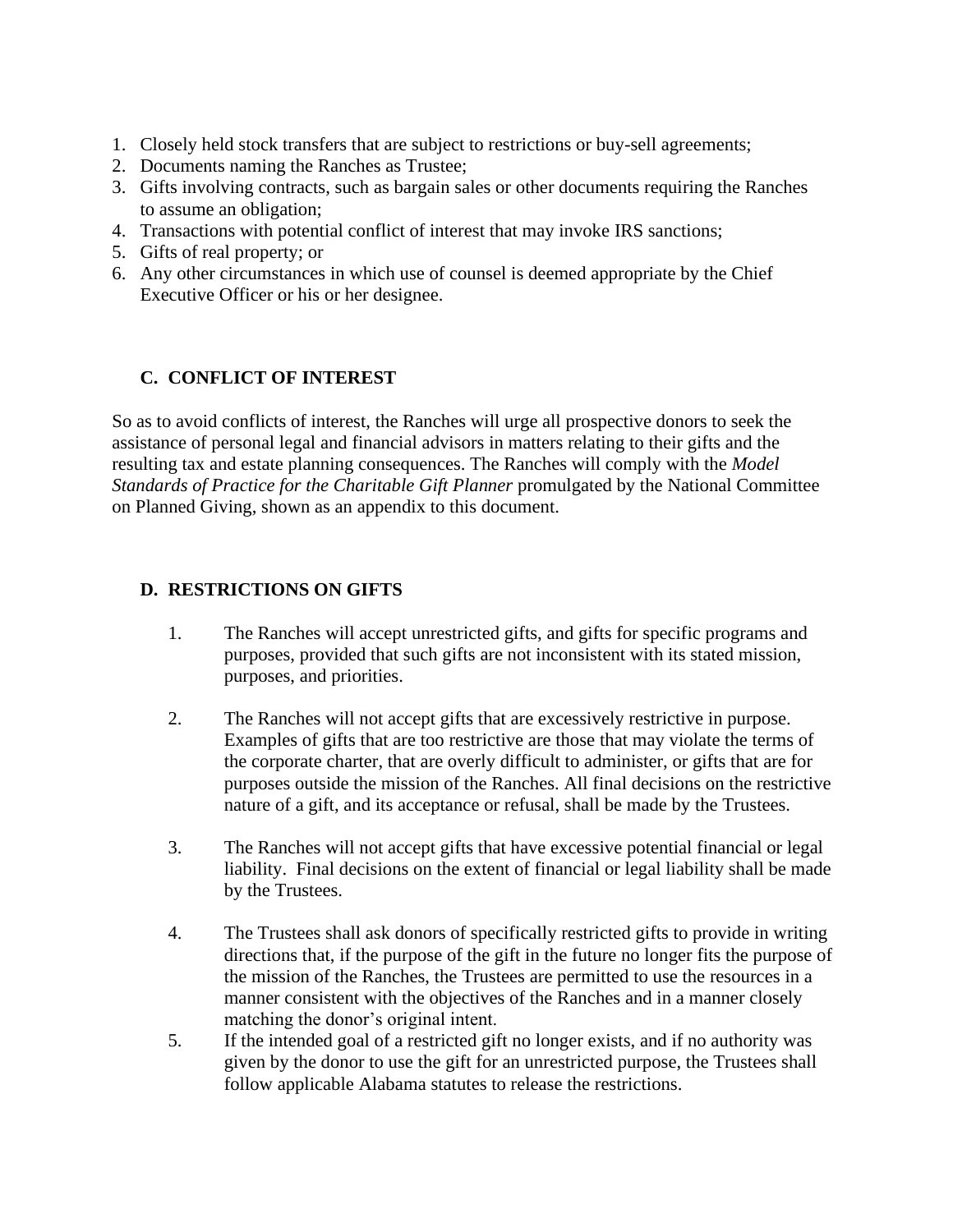## **E. THE GIFT ACCEPTANCE RESPONSIBILITY**

Gift Acceptance decisions will be made by the Ranches' Chief Executive Officer (hereafter, "CEO"), who must gain approval from the Trustees before accepting any potential gift valued at \$50,000 or more, or any potential gift of real property. The CEO is charged by the Board of Trustees with the responsibility of reviewing all gifts made to the Ranches, consulting with the Trustees, properly screening gifts, and making decisions concerning acceptance on those gifts valued at \$50,000 or less and those which do not include the donation of real property.

## **F. TYPES OF GIFTS**

The following gifts to the Ranches may be acceptable within the governing criteria stated below:

- Cash
- Tangible Personal Property
- Securities
- Real Estate
- Remainder Interests in Property
- Oil, Gas, and Mineral Interests
- Bargain Sales
- Life Insurance
- Charitable Gift Annuities
- Charitable Remainder Trusts
- Charitable Lead Trusts
- Retirement Plan Beneficiary Designations
- Bequests
- Life Insurance Beneficiary Designations

## *THE FOLLOWING CRITERIA GOVERN THE ACCEPTANCE OF EACH GIFT FORM:*

- 1. **Cash:** Cash is acceptable in any form. Checks should be made payable to The Boys' and Girls' Ranches of Alabama and should be delivered to the principal office of the Ranches, located at 2680 Bell Road, Montgomery, Alabama 36117.
- 2. **Tangible Personal Property:** All gifts of tangible personal property (art, coins, equipment, software, cars, etc.) must be examined by the Ranches in light of the following criteria:
	- Does the property fulfill the mission of the Ranches?
	- Is the property marketable or usable for the Ranches' programs?
	- Are there any undue restrictions on the use, display, or sale of the property?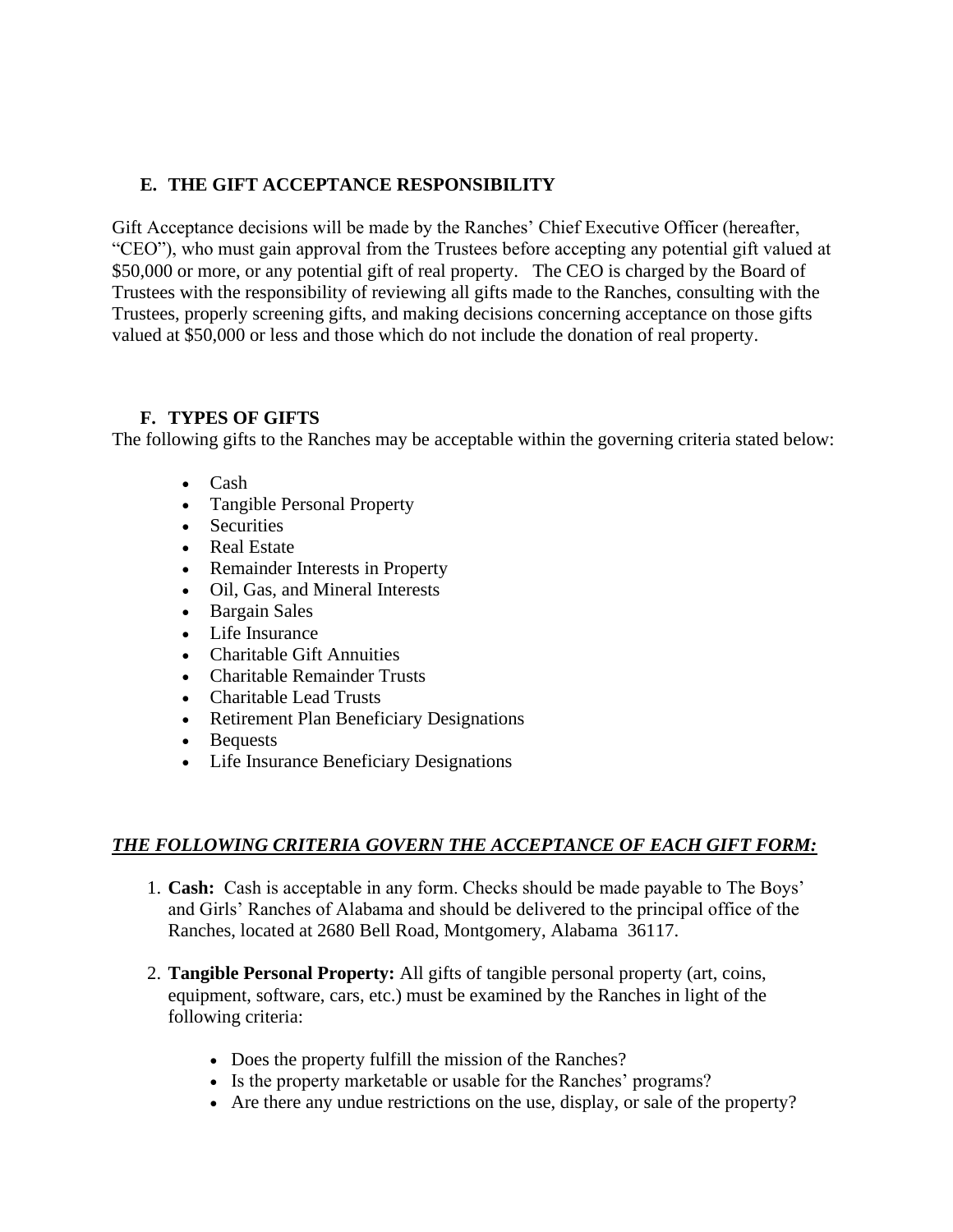• Are there any carrying costs for the property?

Within the valuation parameters set out above, the CEO and/or the Trustees of the Ranches will make the final determinations on the acceptance of all tangible property gifts. If a gift of tangible personal property is not to be used in the everyday operation of the Ranches and its programs, every effort should be made to sell such a gift as soon as possible, taking into consideration the current market conditions for the property in question.

- 3. **Securities:** The Ranches may accept both publicly traded securities and closely held securities.
	- a. Publicly Traded Securities: Marketable securities may be transferred to an account maintained at one or more brokerage firms or by certificates delivered physically with the transferor's signature or signed stock power attached. As a general rule, all marketable securities will be sold upon receipt unless otherwise directed by the Trustees. In some cases, marketable securities may be restricted by applicable securities laws. In such an instance, the final determination on the acceptance of the restricted securities shall be made by the CEO or the Trustees of the Ranches, within the valuation parameters set out above.
	- b. Closely Held Securities: Closely held securities, which include not only debt and equity positions in non-publicly traded companies, but also interests in limited partnerships and limited liability companies, or other ownership forms, can be accepted subject to the approval of the Ranches' Trustees. All such gifts must be reviewed prior to acceptance to determine:
		- There are no restrictions on the security that would prevent the Ranches from ultimately converting those assets to cash within a reasonable time;
		- The security is marketable; and
		- The security will not generate any undesirable tax consequences for the Ranches.
		- All gifts of closely held securities or stock must be carried on the books of the Ranches at the value of \$1 (One Dollar) in the absence of financial information that would enable the Ranches to determine its value.

If potential problems arise on initial review of a security, further review and recommendation by an outside professional may be sought by either the CEO or the Trustees before making a final decision on acceptance of the gift. When deemed necessary the CEO, the Trustees, and the Ranches' legal counsel shall make the final determination regarding the acceptance of closely held securities. Every effort will be made to sell non-marketable securities as quickly as possible, taking into consideration the current market conditions for such securities.

4. **Real Estate:** Gifts of real estate may include developed property, undeveloped property, or gifts subject to a prior life interest. Prior to acceptance of real estate, the Ranches' CEO or his or her designee shall conduct an initial environmental review of the property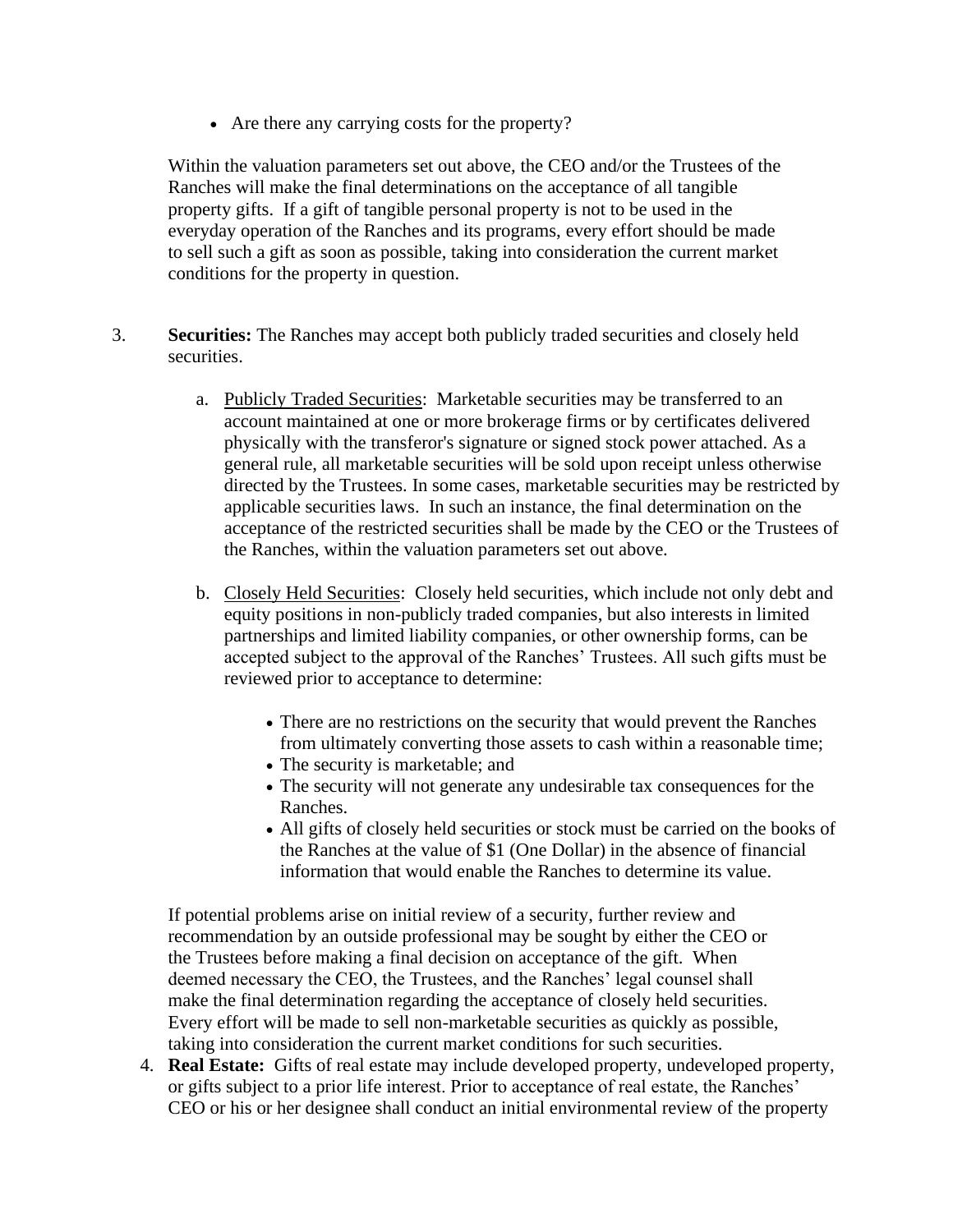to determine whether the property has obvious environmental damage. The environmental inspection forms to be utilized during such inspections are attached as an appendix to this document. In the event that an initial inspection reveals a potential problem, the Ranches, at the discretion of the CEO, may retain a qualified inspection firm to conduct an environmental audit. The cost of the environmental audit will, if possible, be an expense of the donor.

If potential donations of real estate have ongoing use by the Ranches and it is anticipated that such real property should be retained, the CEO and the Trustees will work with the donor(s) to have the gift made directly to the Ranches. If it is anticipated that such real property should not be retained, every effort will be made to sell such real estate as quickly as is reasonable, taking into consideration the current market conditions.

When appropriate, a title binder shall be obtained by the Ranches before the acceptance of a real property gift. The cost of this title binder shall generally be an expense of the donor.

Before accepting a gift of real property, a recommendation favoring acceptance shall be obtained from the Ranches' legal counsel and acceptance must be approved by the Trustees. Criteria for acceptance of the property shall include:

- Is the property useful for the purposes of the Ranches?
- Is the property marketable within a reasonable period?
- Are there any restrictions, reservations, easements, or other limitations associated with the property?
- Are there carrying costs, which may include insurance, property taxes, mortgages, or notes, etc., associated with the property?
- Does the environmental audit reflect that the property is subject to unacceptable environmental conditions?
- 5. **Remainder Interests in Property:** The Ranches may accept a remainder interest in a personal residence, farm, or vacation property subject to the provisions of paragraph 4 above. The donor or other occupants may continue to occupy the real property for the duration of the stated life. At the death of the donor of other lifetime occupant, the Ranches may either use the property or reduce it to cash. Where the Ranches receive a gift of a remainder interest, expenses for maintenance, real estate taxes, and any property indebtedness are to be paid by the donor or primary beneficiary for the duration of the stated life.
- 6. **Oil, Gas, and Mineral Interests**: The Ranches will not accept oil and gas property interests, but would encourage the owners of such property to liquidate their interests and donate the proceeds directly to the Ranches.
- 7. **Bargain Sales**: The Ranches may enter into a bargain sale arrangement in instances in which the bargain sale furthers the mission and purposes of the organization. All bargain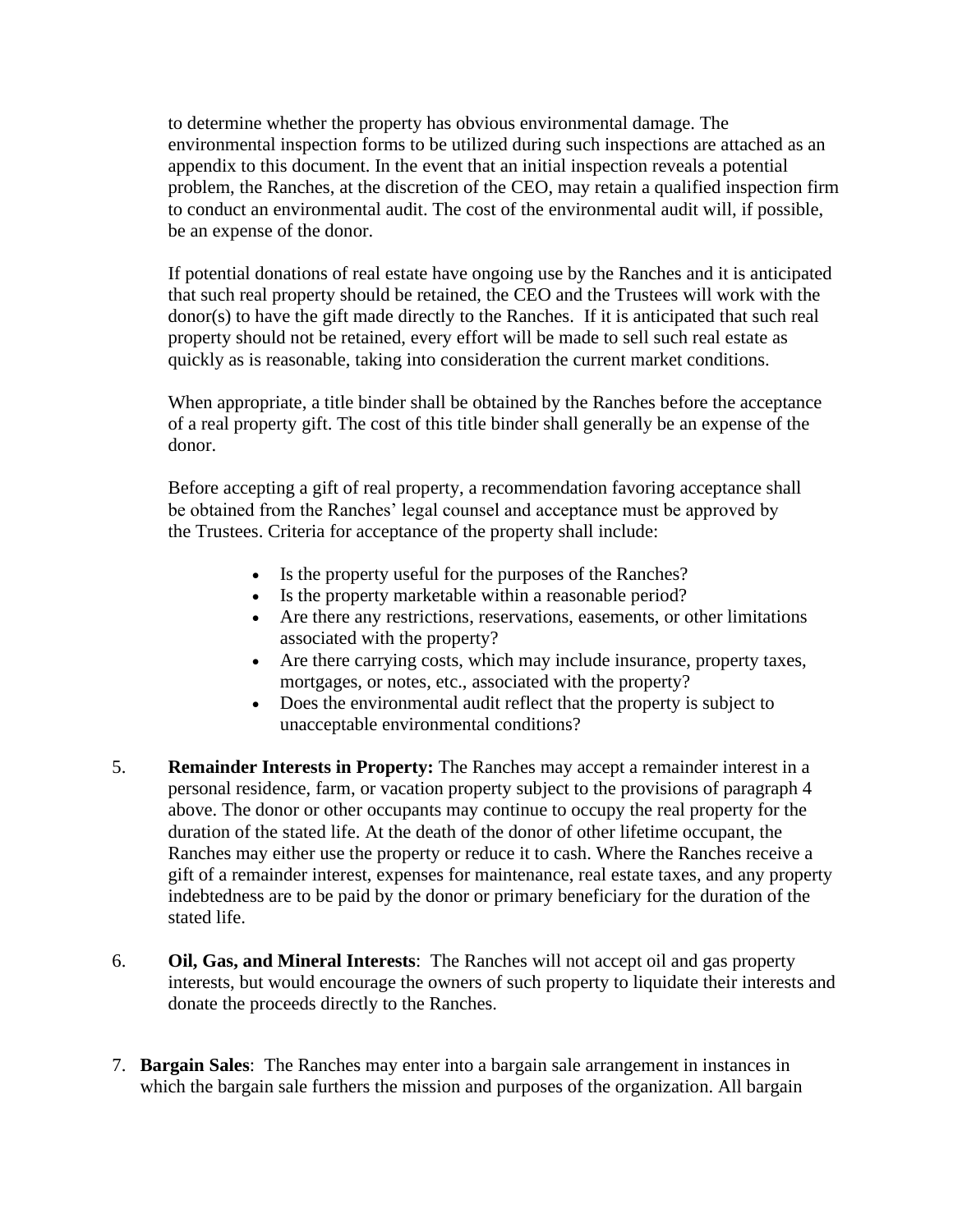sales must be reviewed and approved by the Trustees. Before approving the Ranches' entry into a bargain sale, the Trustees must:

- Obtain an independent appraisal substantiating the value of the property;
- If the Ranches assume debt with the property, the Trustees must verify that the debt ratio is less than 50% of the appraised market value;
- Determine that there is a market for the sale of the property, if it is to be sold rather than used by the Ranches; and
- Calculate the costs to safeguard, insure, and expense the property (including property taxes, if applicable) during the anticipated holding period prior to any projected sale of the property.
- 8. **Life Insurance**: The Ranches must be named as both beneficiary and irrevocable owner of an insurance policy before a life insurance policy can be recorded as a gift. The gift is valued at its interpolated terminal reserve value, or cash surrender value, upon receipt. If the donor contributes future premium payments, the Ranches will include the entire amount of the additional premium payment as a gift in the year that it is made. If the donor does not elects to discontinue to make gifts to cover premium payments on the life insurance policy, the CEO, with approval of the Trustees, may:
	- Continue to pay the premiums; or
	- Convert the policy to paid up insurance; or
	- Surrender the policy for its current cash value.
- 9. **Charitable Gift Annuities:** Charitable gift annuities may be arranged by a donor through the vehicle of the donor's choice, with the Ranches as recipient of any remaining principal after payments have terminated.
- 10. **Charitable Remainder Trusts:** The Ranches may accept designation as remainder beneficiary of a charitable remainder trust with the approval of the Trustees. The Ranches' Trustees will not accept appointment for themselves or the Ranches as trustee of a charitable remainder trust.
- 11. **Charitable Lead Trusts**: The Ranches may accept a designation as income beneficiary of a charitable lead trust. The Ranches' Trustees will not accept an appointment for themselves or the Ranches as trustee of a charitable lead trust.
- 12. **Retirement Plan Beneficiary Designations**: Donors and supporters of the Ranches may be encouraged to name the Ranches as beneficiary of their retirement plans. Such designations will not be recorded as gifts to the Ranches until such time as the gift is irrevocable. When the gift is irrevocable, but is not due until a future date, the present value of the gift may be recorded at the time the gift becomes irrevocable.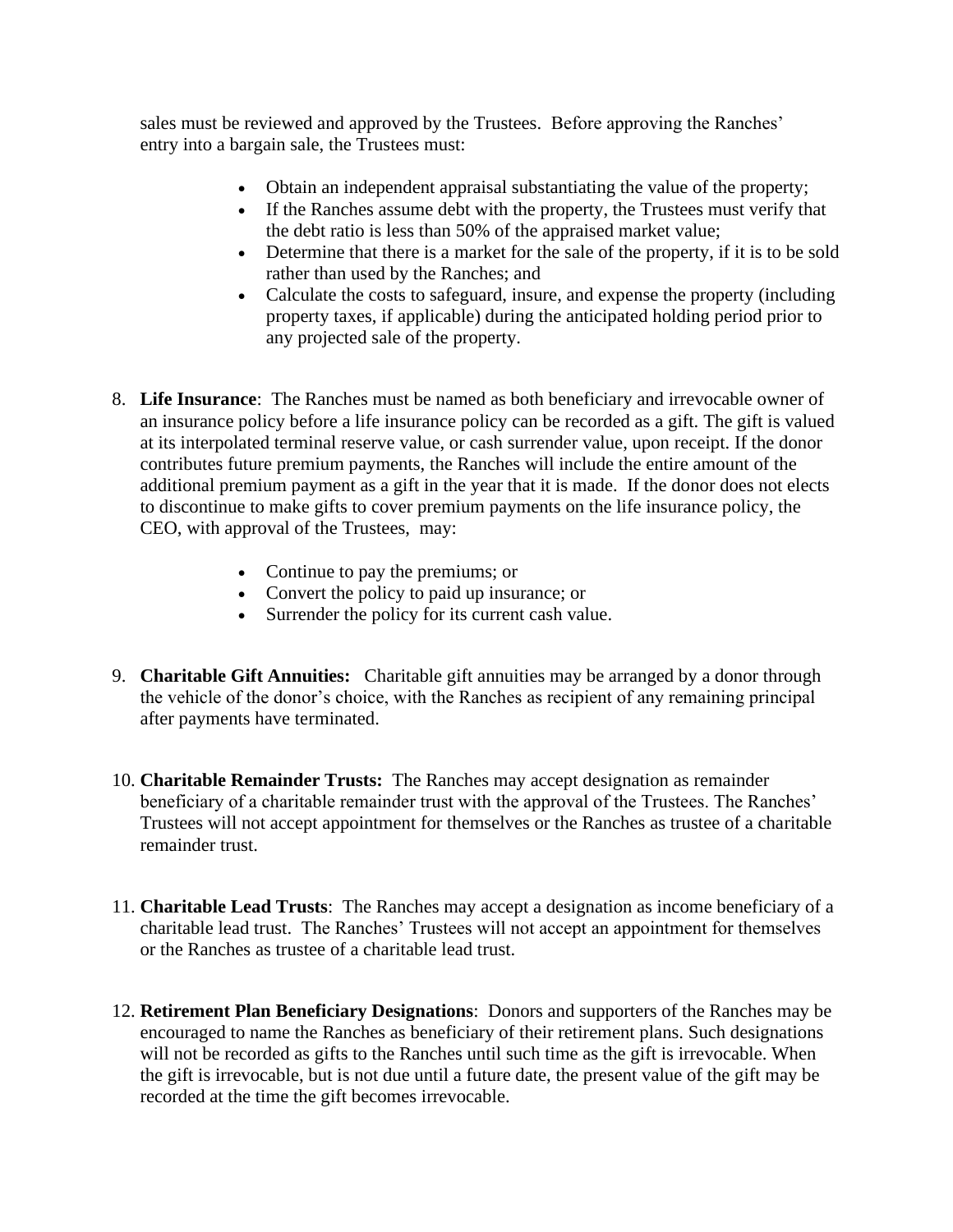- 13. **Bequests:** Donors and supporters of the Ranches may be encouraged to make bequests to the Ranches through their wills and trusts. Such bequests will not be recorded as gifts to the Ranches until such time as the gift is irrevocable. When the gift is irrevocable, but is not due until a future date, the present value of the gift may be recorded at the time the gift becomes irrevocable.
- 14. **Life Insurance Beneficiary Designations:** Donors and supporters of the Ranches may be encouraged to name the Ranches as beneficiary or contingent beneficiary of their life insurance policies. Such designations shall not be recorded as gifts to the Ranches until such time as the gift is irrevocable. Where the gift is irrevocable, but is not due until a future date, the present value of that gift may be recorded at the time the gift becomes irrevocable.

## **G. MISCELLANEOUS PROVISIONS**

- 1. **Securing appraisals and legal fees for gifts to the Ranches:** Unless otherwise agreed by the Trustees, it is the responsibility of the donor to secure an appraisal (where required) and independent legal counsel for all gifts made to the Ranches.
- 2. **Valuation of gifts for development purposes:** The Ranches will record a gift received by the Ranches at its valuation for gift tax purposes on the date of gift.
- 3. **Recognition of gifts:** Gifts received by the Ranches will be acknowledged through appropriate venues during the course of each year. This public recognition is meant to express appreciation and gratitude for the generosity of those individuals and institutions that have committed themselves to supporting the mission, programs and services of the Ranches. However, the Ranches will honor a donor's request for his or her contributions to remain anonymous, and will, insofar as possible, comply with a donor's wishes as to how published credit for a gift or gifts should publically appear. Acknowledgement of all gifts made to the Ranches, and compliance with current IRS requirements to acknowledge such gifts, shall be the responsibility of the CEO. (See, IRS Publication 561: *Determining the Value of Donated Property;* and IRS Publication 526: *Charitable Contributions* at the the IRS web site: [http://www.irs.gov/formspubs/.](http://www.irs.gov/formspubs/))
- 4. **Responsibility for IRS Filings upon sale of gift items**: The CEO of the Ranches is responsible for filing IRS Form 8282 upon the sale or disposition of any asset sold within three years of receipt by the Ranches when the charitable deduction value of the item is more than \$5,000. The Ranches must file this form within 125 days of the date of sale or disposition of the asset. (See, Form 8282 with Filing Instructions at the IRS web site: [http://www.irs.gov/formspubs/.](http://www.irs.gov/formspubs/))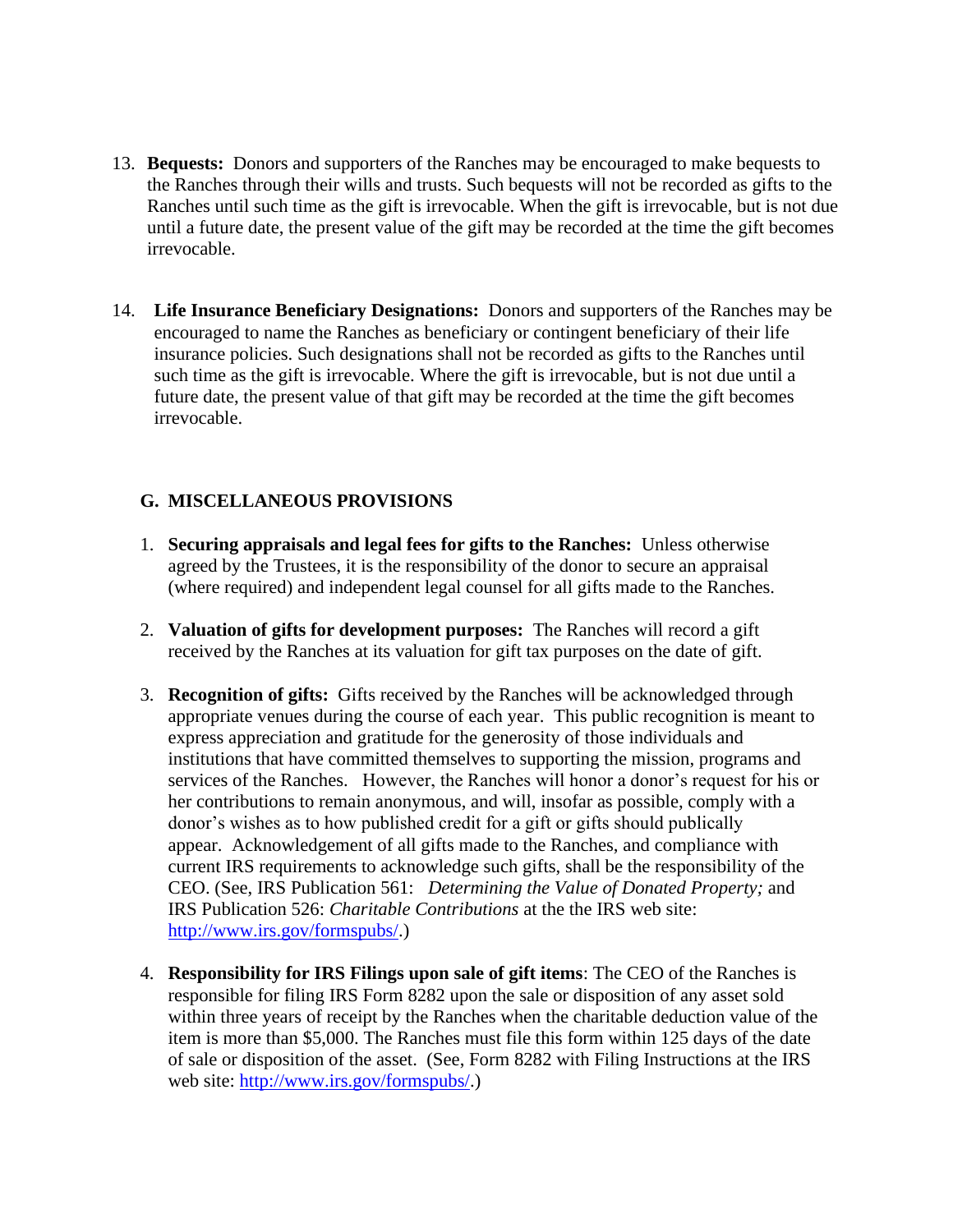## **H. EXPENSES**

In addition to the places in these policies and guidelines where it is provided that a donor shall be responsible for certain expenses in connection with a gift, it will generally be accepted that, absent an agreement otherwise that is approved by the Trustees, a donor will be responsible for the Ranches' costs for necessary outside professional services and other expenses incurred in connection with the review or acceptance of gift.

## **I. CHANGES TO GIFT ACCEPTANCE POLICIES**

These policies and guidelines have been reviewed and accepted by the Board of Trustees of the Boys' and Girls' Ranches of Alabama. The Trustees must approve any changes to, or deviations from, these policies by the affirmative majority vote at a meeting of the Board of Trustees.

## **J. Appendix and Attachments:**

## **1. Model Standards of Practice of the Charitable Gift Planner**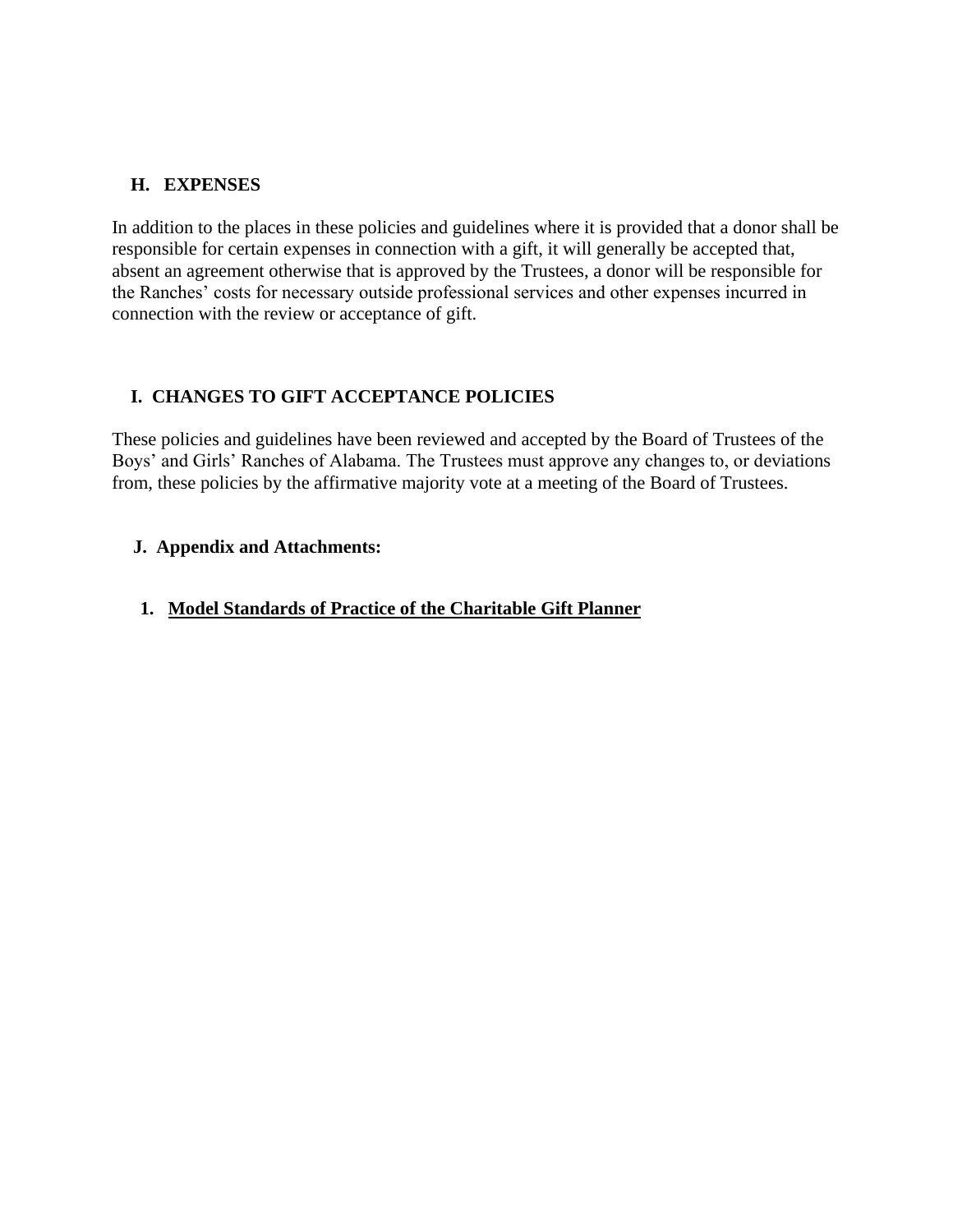

## **MODEL STANDARDS OF PRACTICE** FOR THE CHARITABLE GIFT PLANNER

### Preamble

The purpose of this statement is to encourage responsible gift planning by urging the adoption of the following Standards of Practice by all individuals who work in the charitable gift planning process, gift planning officers, fund raising consultants, attorneys, accountants, financial planners, life insurance agents and other financial services professionals (collectively referred to hereafter as "Gift Planners"), and by the institutions that these persons represent.

This statement recognizes that the solicitation, planning and administration of a charitable gift is a complex process involving philanthropic, personal, financial, and tax considerations, and often involves professionals from various disciplines whose goals should include working together to structure a gift that achieves a fair and proper balance between the interests of the donor and the purposes of the charitable institution.

### I. Primacy of Philanthropic Motivation

The principal basis for making a charitable gift should be a desire on the part of the donor to support the work of charitable institutions.

### II. Explanation of Tax Implications

Congress has provided tax incentives for charitable giving, and the emphasis in this statement on philanthropic motivation in no way minimizes the necessity and appropriateness of a full and accurate explanation by the Cift Planner of those incentives and their implications.

#### III. Full Disclosure

It is essential to the gift planning process that the role and relationships of all parties involved, including how and by whom each is compensated, be fully disclosed to the donor. A Gift Planner shall not act or purport to act as a representative of any charity without the express knowledge and approval of the charity, and shall not, while employed by the charity, act or purport to act as a representative of the donor, without the express consent of both the charity and the donor.

### IV. Compensation

Compensation paid to Gift Planners shall be reasonable and proportionate to the services provided. Payment of finder's fees, commissions or other fees by a donee organization to an independent Gift Planner as a condition for the delivery of a gift is never appropriate. Such payments lead to abusive practices and may violate certain state and federal regulations. Likewise, commission-based compensation for Gift Planners who are employed by a charitable institution is never appropriate.

### V. Competence and Professionalism

The Cift Planner should strive to achieve and maintain a high degree of competence in his or her chosen area, and shall advise donors only in areas in which he or she is professionally qualified. It is a hallmark of professionalism for Gift Planners that they realize when they have reached the limits of their knowledge and expertise, and as a result, should include other professionals in the process. Such relationships should be characterized by courtesy, tact and mutual respect.

### VI. Consultation with Independent Advisers

A Gift Planner acting on behalf of a charity shall in all cases<br>strongly encourage the donor to discuss the proposed gift with competent independent legal and tax advisers of the donor's choice.

### VII. Consultation with Charities

Although Gift Planners frequently and properly counsel donors concerning specific charitable gifts without the prior knowledge or approval of the donee organization, the Gift Planner, in order to insure that the gift will accomplish the donor's objectives, should encourage the donor early in the gift planning process, to discuss the proposed gift with the charity to whom the gift is to be made. In cases where the donor desires anonymity, the Gift Planner shall endeavor, on behalf of the undisclosed donor, to obtain the charity's input in the gift planning process.

### VIII. Description and Representation of Gift

The Gift Planner shall make every effort to assure that the donor receives a full description and an accurate representation of all aspects of any proposed charitable gift plan. The consequences for the charity, the donor and, where applicable, the donor's family, should be apparent, and the assumptions underlying any financial illustrations should be realistic.

### IX. Full Compliance

A Gift Planner shall fully comply with and shall encourage other parties in the gift planning process to fully comply with both the letter and spirit of all applicable federal and state laws and regulations.

### X. Public Trust

Gift Planners shall, in all dealings with donors, institutions and other professionals, act with fairness, honesty, integrity and openness. Except for compensation received for services, the terms of which have been disclosed to the donor, they shall have no vested interest that could result in personal gain.

Adopted and subscribed to by the National Committee on Planned Civing and the American Council on Cift Annuities, May 7, 1991. Revised April 1999.

### **2. Environmental Review of Real Property Forms:**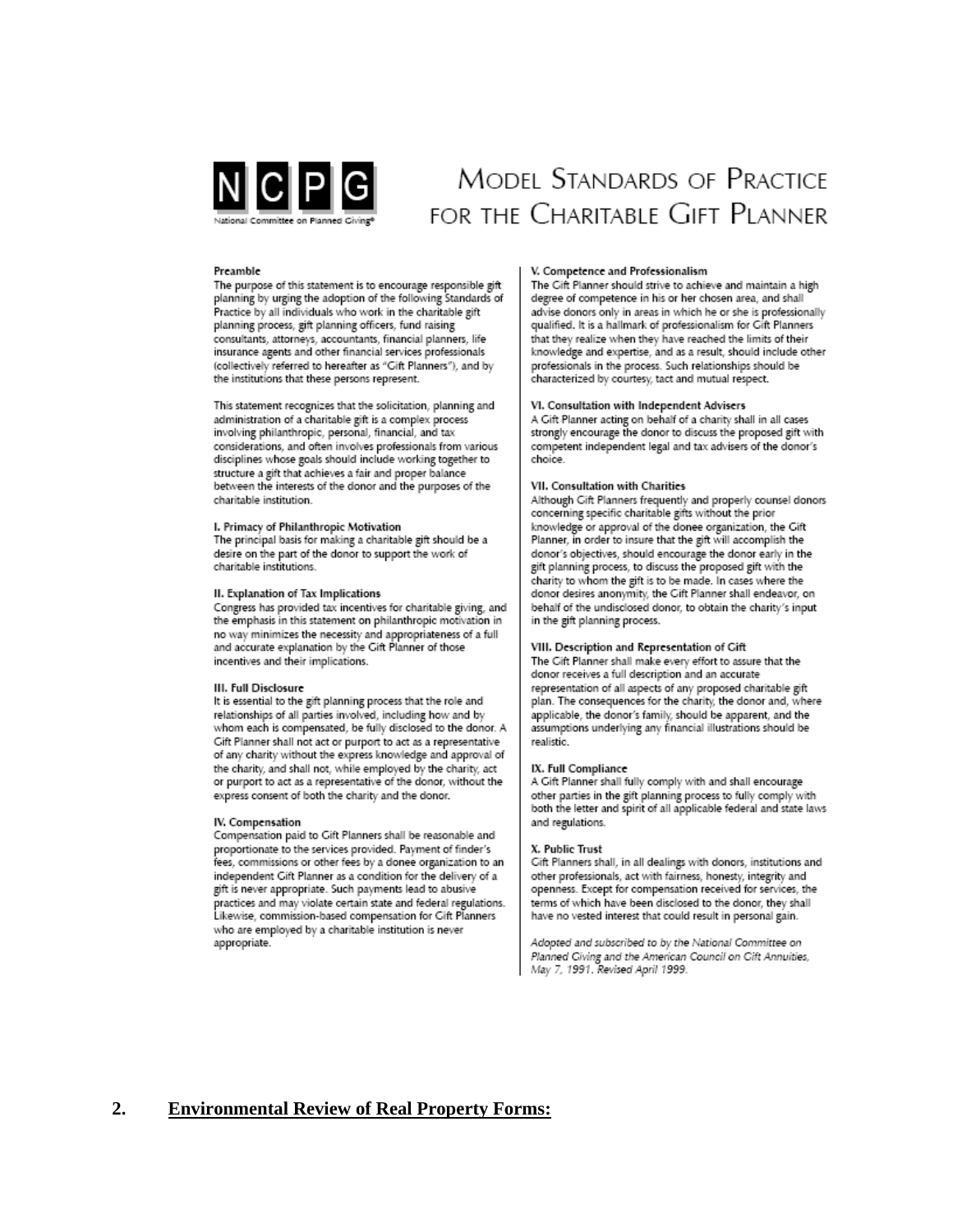## **2.1 Environmental Interview**

This interview is designed for use with current and/or prior owners or managers of the property.

| Type of Property: Agricultural ________________________                  |                                                                                                                        |
|--------------------------------------------------------------------------|------------------------------------------------------------------------------------------------------------------------|
|                                                                          |                                                                                                                        |
|                                                                          |                                                                                                                        |
|                                                                          |                                                                                                                        |
|                                                                          |                                                                                                                        |
|                                                                          | 1. Are you aware of any environmentally sensitive situations on the property? No ________ Yes _______                  |
|                                                                          |                                                                                                                        |
|                                                                          | 2. For uses identified in question 1, has an environmental license or permit ever been issued?                         |
|                                                                          |                                                                                                                        |
|                                                                          | 3. Are any oil, fuel, or chemical storage tanks on the property, either above or below ground?                         |
| $No$ $Yes$ $Yes$ $\\$                                                    |                                                                                                                        |
| 4. Has any environmental assessment ever been conducted on the property? |                                                                                                                        |
|                                                                          | No <u>Communications</u> Yes <u>Communications</u> Yes <b>Example 2014</b> Yes, provide a copy of the report           |
| 5. If available, attach maps or surveys that describe the property.      |                                                                                                                        |
|                                                                          |                                                                                                                        |
| that may be able to furnish the information.                             | ***If the owner/manager is unable to furnish the information requested above, please ask if there is a reliable source |

## **2.2 Property Inspection Checklist for Current Environmental Conditions**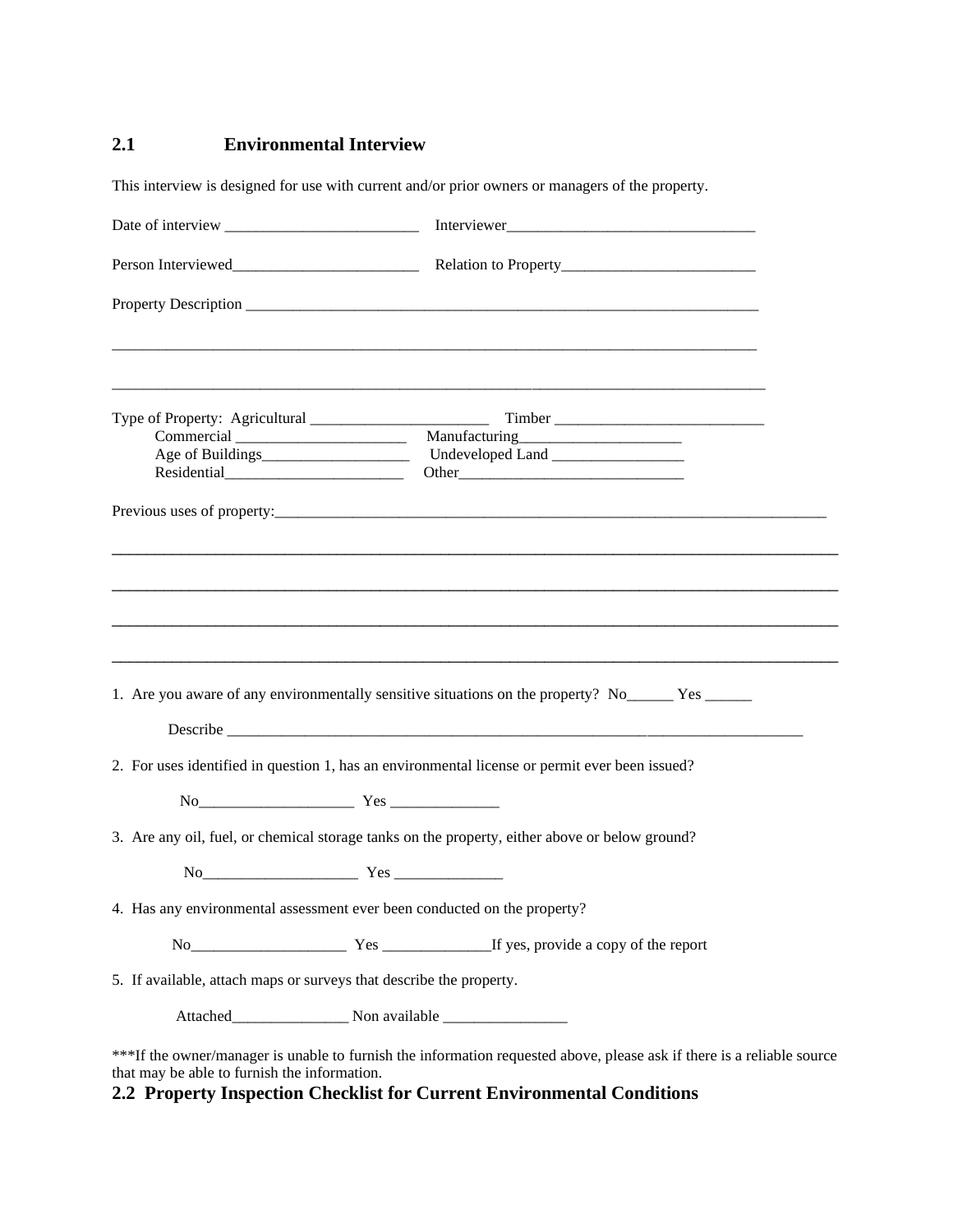| Name of Inspector_ | Date of Inspection_ |
|--------------------|---------------------|
|                    |                     |
|                    |                     |
|                    |                     |
|                    |                     |
|                    |                     |
|                    |                     |
|                    |                     |
|                    |                     |
|                    |                     |
|                    |                     |
|                    |                     |
|                    |                     |
|                    |                     |
|                    |                     |
|                    |                     |
|                    |                     |
|                    |                     |
|                    |                     |
|                    |                     |
|                    |                     |
|                    |                     |
|                    |                     |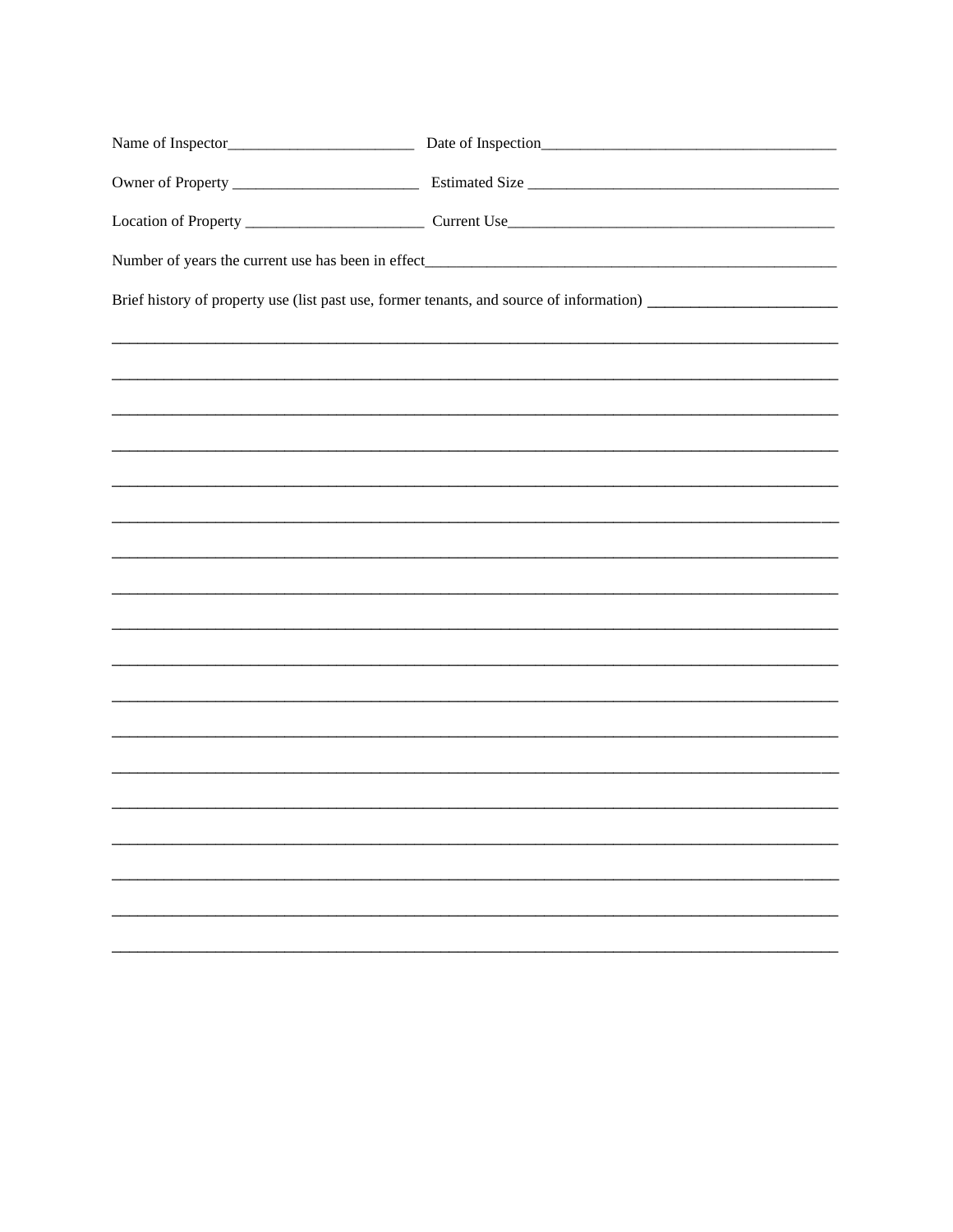| 1.               | Yes<br>An on-site inspection revealed the following:                                                                                                                                      | $\rm No$ |        |
|------------------|-------------------------------------------------------------------------------------------------------------------------------------------------------------------------------------------|----------|--------|
| a.               | Stressed, denuded vegetation, or unusual barren areas                                                                                                                                     |          |        |
| b.               | Discoloration, oil sheens, or foul/unusual odors in water                                                                                                                                 |          |        |
| c.               | Dump site                                                                                                                                                                                 |          |        |
| d.               | Tire/battery/chemical storage or disposal                                                                                                                                                 |          |        |
| e.               | Storage drums                                                                                                                                                                             |          |        |
| f.               | Above or below ground storage tanks, vent, or filler pipes                                                                                                                                |          |        |
| g.               | Evidence of petroleum or oil products                                                                                                                                                     |          |        |
| h.               | Evidence of PCBs (electrical transformers, capacitors)                                                                                                                                    |          |        |
| i.               | Subject or adjoining property used for industrial purposes                                                                                                                                |          |        |
| j.               | Existing structures: If yes, indicate there is                                                                                                                                            |          |        |
|                  | Evidence of chemical spills/leaks??                                                                                                                                                       |          |        |
|                  | Evidence of asbestos??                                                                                                                                                                    |          |        |
|                  | Any source of air emission?                                                                                                                                                               |          |        |
| 2.               | Does property appear on National/State Hazardous Site list?                                                                                                                               |          |        |
|                  | If "yes" to any of the above, describe:                                                                                                                                                   |          |        |
|                  |                                                                                                                                                                                           |          |        |
|                  |                                                                                                                                                                                           |          |        |
|                  |                                                                                                                                                                                           |          | Circle |
|                  | Conclusions:                                                                                                                                                                              |          | one    |
| 3.               | Based on the evaluation of known, discovered, or observed environmental factors, there is no<br>evidence of environmental contamination on this or neighboring properties, and no further |          | True   |
|                  | action is recommended.                                                                                                                                                                    |          | False  |
| $\overline{4}$ . | Based on the evaluation of known, discovered or observed environmental factors, there is                                                                                                  |          | True   |
|                  | evidence of possible environmental contamination on this or neighboring properties and                                                                                                    |          |        |
|                  | further investigation is recommended. (Complete "Evaluation of Known Environmental<br>Factors Form" if this block is indicated true.)                                                     |          | False  |

## **2.2 Environmental Site Inspection Checklist**

**2.4 Evaluation of Known Environmental Factors** 

Check the appropriate response to each statement based on all sources of information, including the Environmental Site Inspection Checklist.

|                                                                                                                                                                                                                                                                        | Yes | No |
|------------------------------------------------------------------------------------------------------------------------------------------------------------------------------------------------------------------------------------------------------------------------|-----|----|
| This property (or adjacent property) appears on federal, state, or other environmental agency list<br>of sites identified for environmental investigation or cleanup.                                                                                                  |     |    |
| This property is developed and used for an industrial or manufacturing purpose.                                                                                                                                                                                        |     |    |
| This property is undeveloped land used for landfill or waste dump purposes.                                                                                                                                                                                            |     |    |
| The prior, current, or proposed use of this property involves the generation, storage, treatment,<br>or disposal of any potentially hazardous materials, oil/petroleum products, or other substances<br>regulated by environmental laws and agencies. If yes, specify: |     |    |
| Activities on adjacent properties may have contributed to the environmental contamination of the<br>subject property.                                                                                                                                                  |     |    |